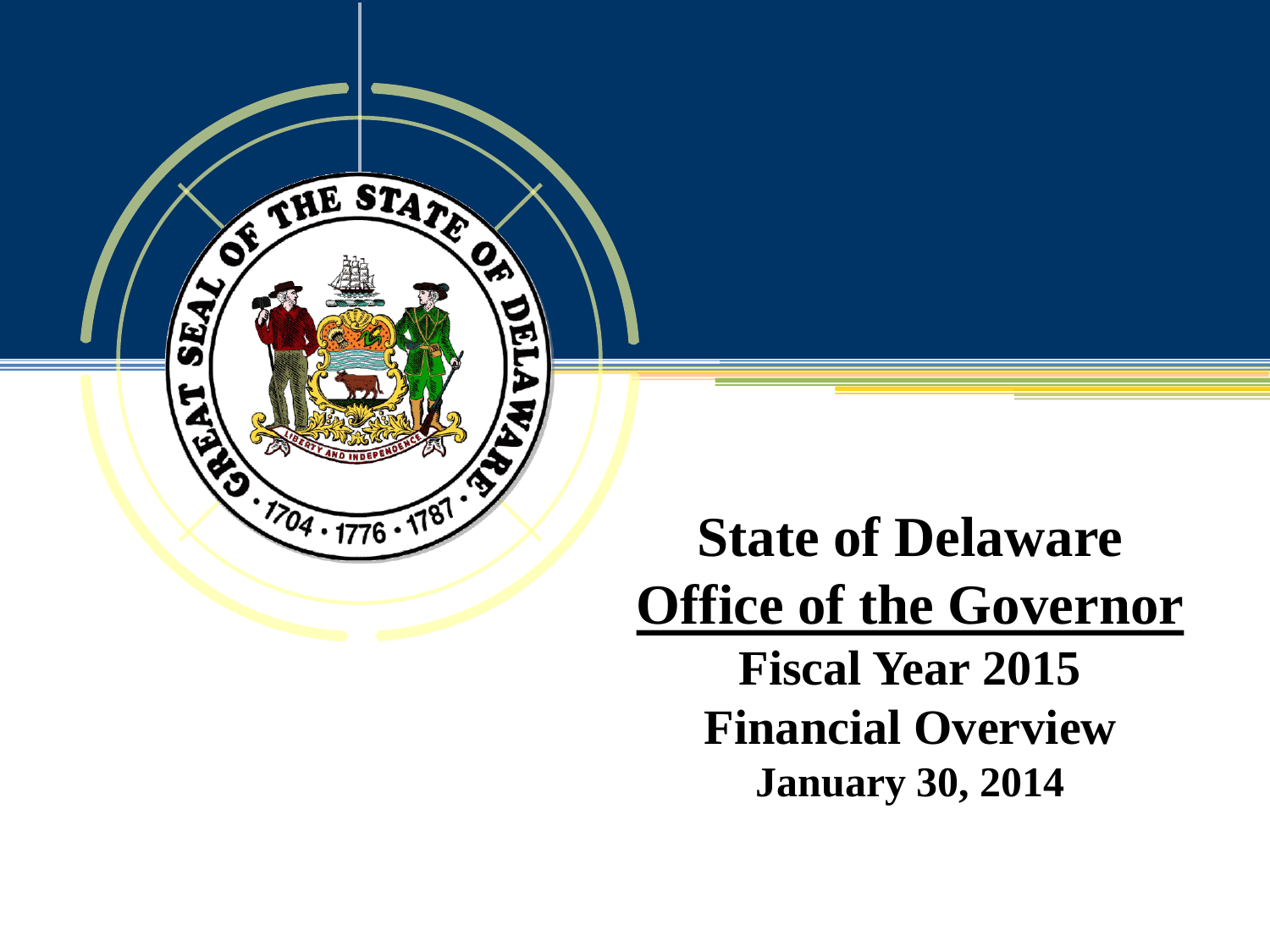# **Moving Delaware Forward**

### **Investments**

- **Education:** Preparing students to be college and career ready
- **Public Safety:** Preventing illegal firearms and crime
- **Job Growth:** Supporting innovation and workforce development partnerships

### **Unleash Potential**

- Expanding college opportunities for high school students
- Reducing barriers to employment and increasing re-entry services for offenders
- Aligning workers' skills with employers' needs

### **Quality of Life**

- Investing in our transportation network
- Revitalizing our Downtowns
- Clean Water for Delaware's Future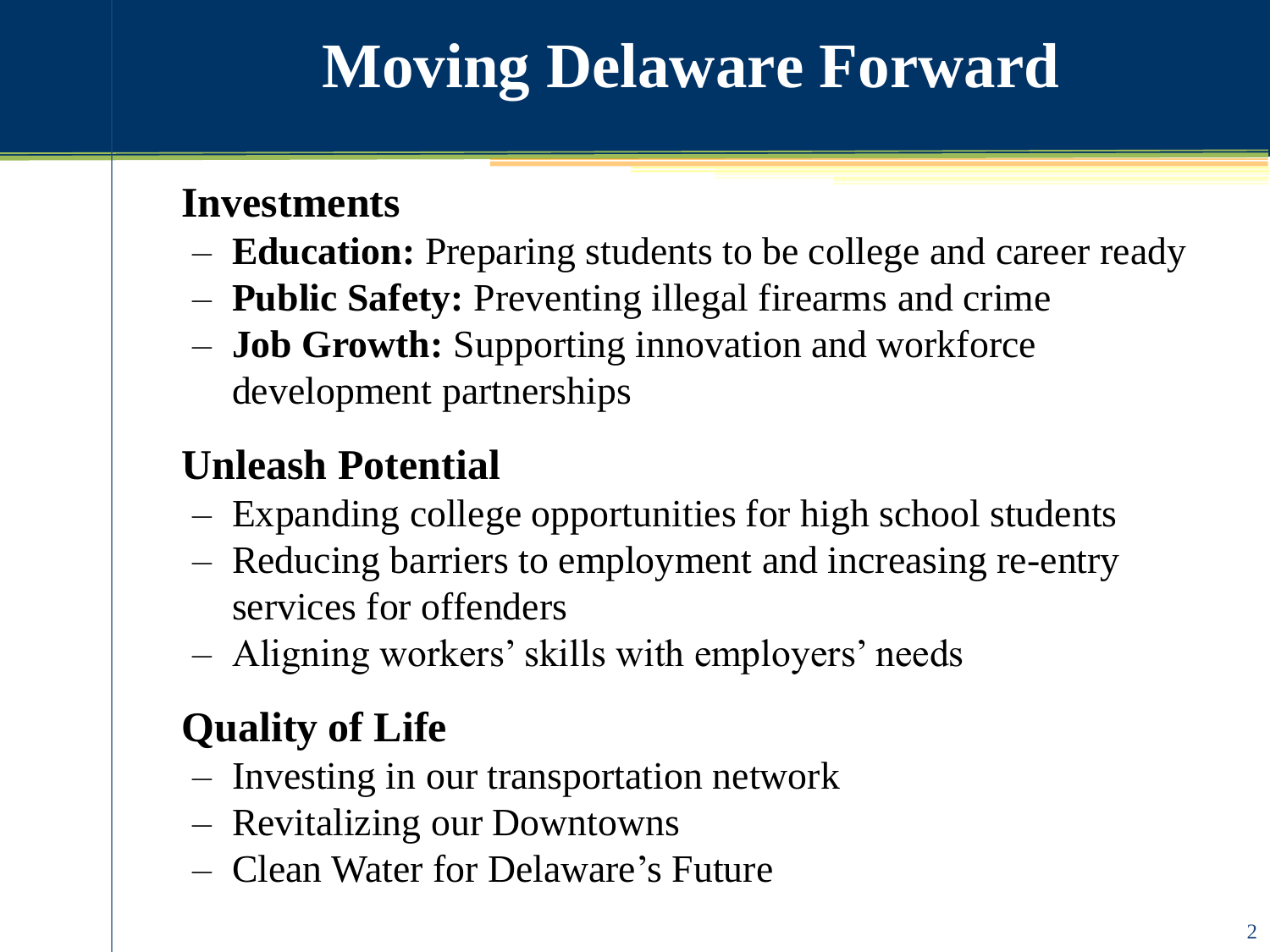# **Operating Budget Overview**

| December FY 2015 DEFAC Resources (@98%)                        | $\mathcal{S}$             | 3,810,700.0   |
|----------------------------------------------------------------|---------------------------|---------------|
| FY 2014 Appropriations                                         |                           | (3,823,796.0) |
| <b>Funds Available</b>                                         | $\boldsymbol{\mathsf{S}}$ | (13,096.0)    |
| <b>FY 2015 Costs</b>                                           |                           |               |
| Personnel                                                      |                           | (32, 764.4)   |
| (15,650.2)<br>1% General Salary Increase                       |                           |               |
| (9,211.1)<br><b>Public Education Steps</b>                     |                           |               |
| Annualize the education paraprofessional pay plan<br>(1,200.0) |                           |               |
| Projected employer pension contribution<br>(323.5)             |                           |               |
| (6,379.6)<br>Other Steps/Annualizations/Personnel              |                           |               |
| Education                                                      |                           | (32,260.0)    |
| (18,990.8)<br>Public Education - Projected growth of 220 units |                           |               |
| Pupil transportation formula increases<br>(3,412.8)            |                           |               |
| (3,204.6)<br>Equalization formula growth                       |                           |               |
| (2,411.4)<br>Academic Excellence growth                        |                           |               |
| (1,700.0)<br><b>Teacher and Leader Development</b>             |                           |               |
| (1,500.0)<br><b>College Access Program</b>                     |                           |               |
| Other education items<br>(1,040.4)                             |                           |               |
| Medicaid                                                       |                           | (23, 976.0)   |
| Debt Service                                                   |                           | (17,000.0)    |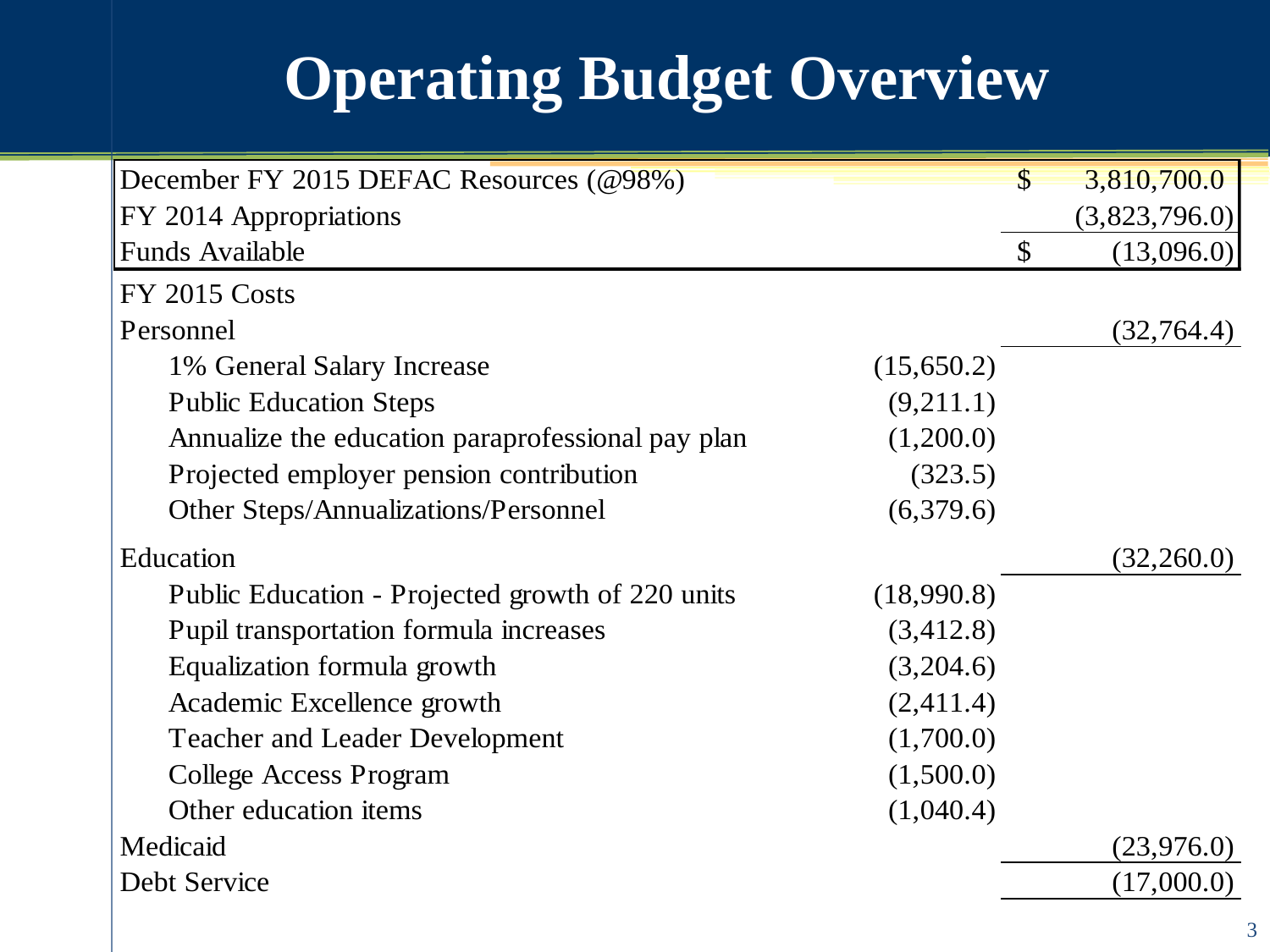# **Operating Budget Overview**

| <b>Health and Social Services</b>                  |               | (12,988.1)                  |
|----------------------------------------------------|---------------|-----------------------------|
| Developmental Disabilities Services new placements | (5,579.1)     |                             |
| <b>Special School Graduates</b>                    |               |                             |
| Community-Based services for individuals with      | (3,615.0)     |                             |
| serious and persistent mental illness              |               |                             |
| <b>Substance Use Disorder Services</b>             | (2,000.0)     |                             |
| <b>Nurse Family Partnership</b>                    | (1,300.0)     |                             |
| Other health items                                 | (494.0)       |                             |
| Operations                                         |               | (6,880.8)                   |
| Elections - Primary and General Election           | (1,967.1)     |                             |
| Labor - Workforce Development                      | (1,000.0)     |                             |
| <b>Correction - Food Service Program</b>           | (718.0)       |                             |
| DSCYF - Youth aging out of foster care             | (515.0)       |                             |
| <b>DSHS</b> - School Facility Access Control       | (400.0)       |                             |
| <b>DSHS</b> - Ballistic Resistant Vests            | (315.9)       |                             |
| <b>DSHS</b> - Enhanced Firearms Investigations     | (265.3)       |                             |
| DSCYF - Child Well-being Assessment Tool           | (250.0)       |                             |
| <b>DSCYF</b> - Youth Re-entry Services             | (250.0)       |                             |
| Correction - Pre-trial supervision                 | (250.0)       |                             |
| Other operational items                            | (949.5)       |                             |
| <b>Total FY 2015 Costs</b>                         | $\mathcal{S}$ | $(125, 869.3)$ <sub>4</sub> |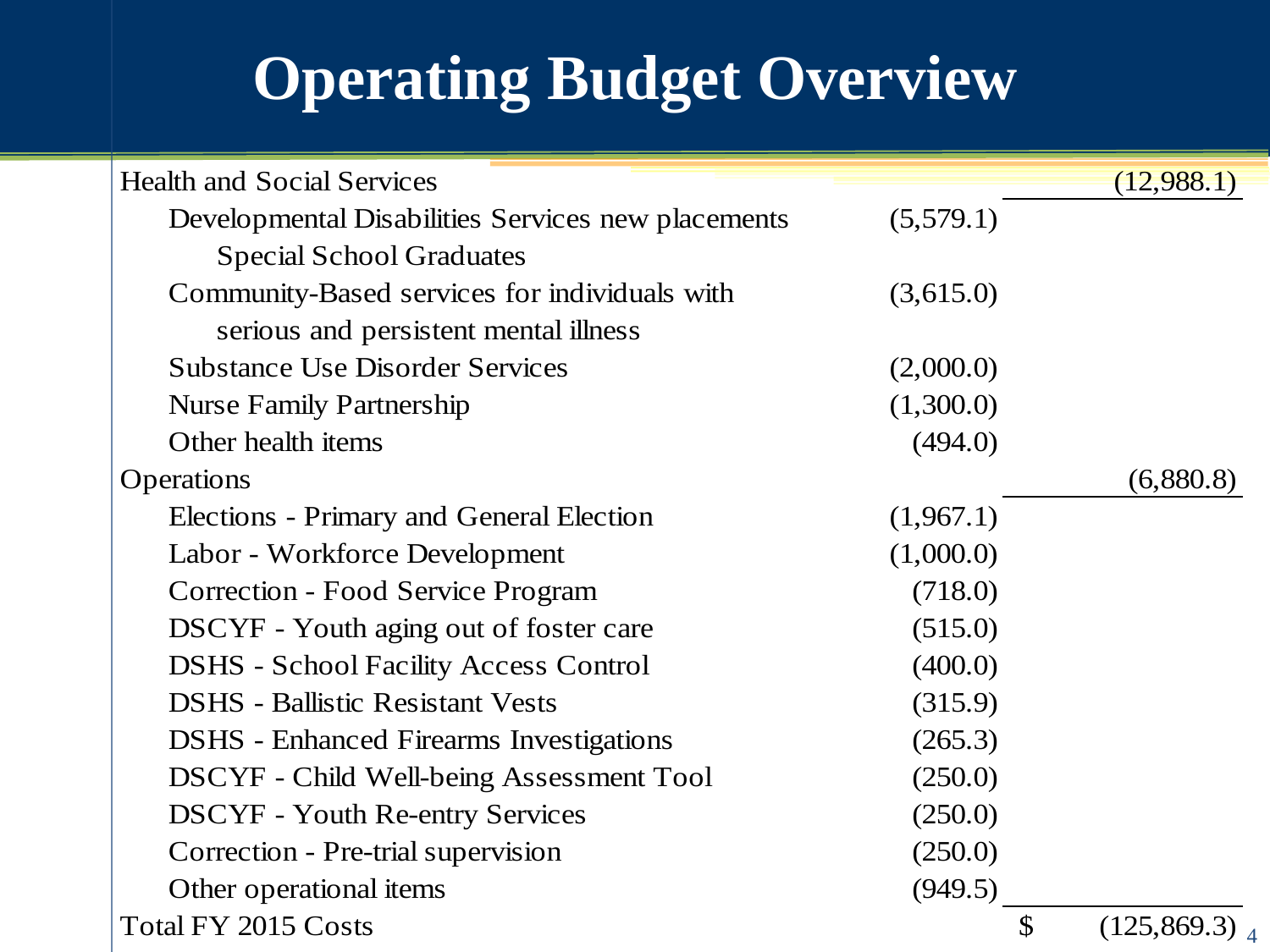# **New Initiatives Represent Minimal Budget Growth**

| <b>Substance Use Disorder Services</b>  | \$<br>2,000.0 |
|-----------------------------------------|---------------|
| <b>Teacher and Leader Development</b>   | 1,700.0       |
| <b>Nurse Family Partnership</b>         | 1,300.0       |
| <b>Workforce Development</b>            | 1,000.0       |
| <b>School Facility Access Control</b>   | 400.0         |
| <b>Enhanced Firearms Investigations</b> | 265.3         |
| <b>Pre-trial Supervision</b>            | 250.0         |
| <b>Youth Re-entry Services</b>          | 250.0         |
| <b>Child Well-being Assessment Tool</b> | 250.0         |
|                                         | \$<br>7,415.3 |

### **New initiatives represent 0.199% budget growth**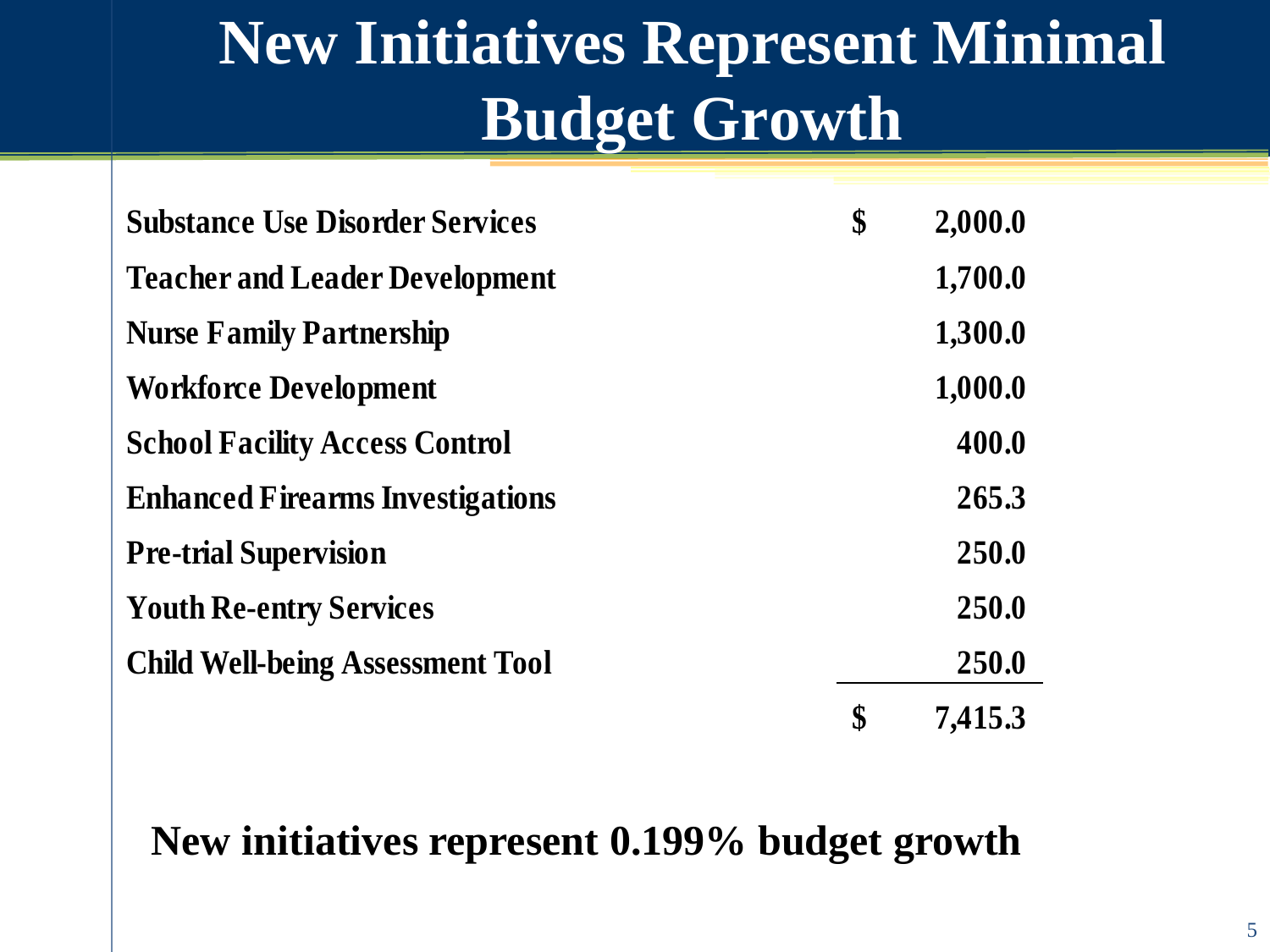# **Available Resources Insufficient to Fund FY 2015 Costs**

| <b>Funds Available Surplus/(Deficit)</b>         |              | (13.1)  |
|--------------------------------------------------|--------------|---------|
| FY 2015 Cost Drivers                             |              | (125.9) |
| <b>Subtotal: Appropriation Surplus/(Deficit)</b> | <sup>S</sup> | (139.0) |

Figures above expressed in millions.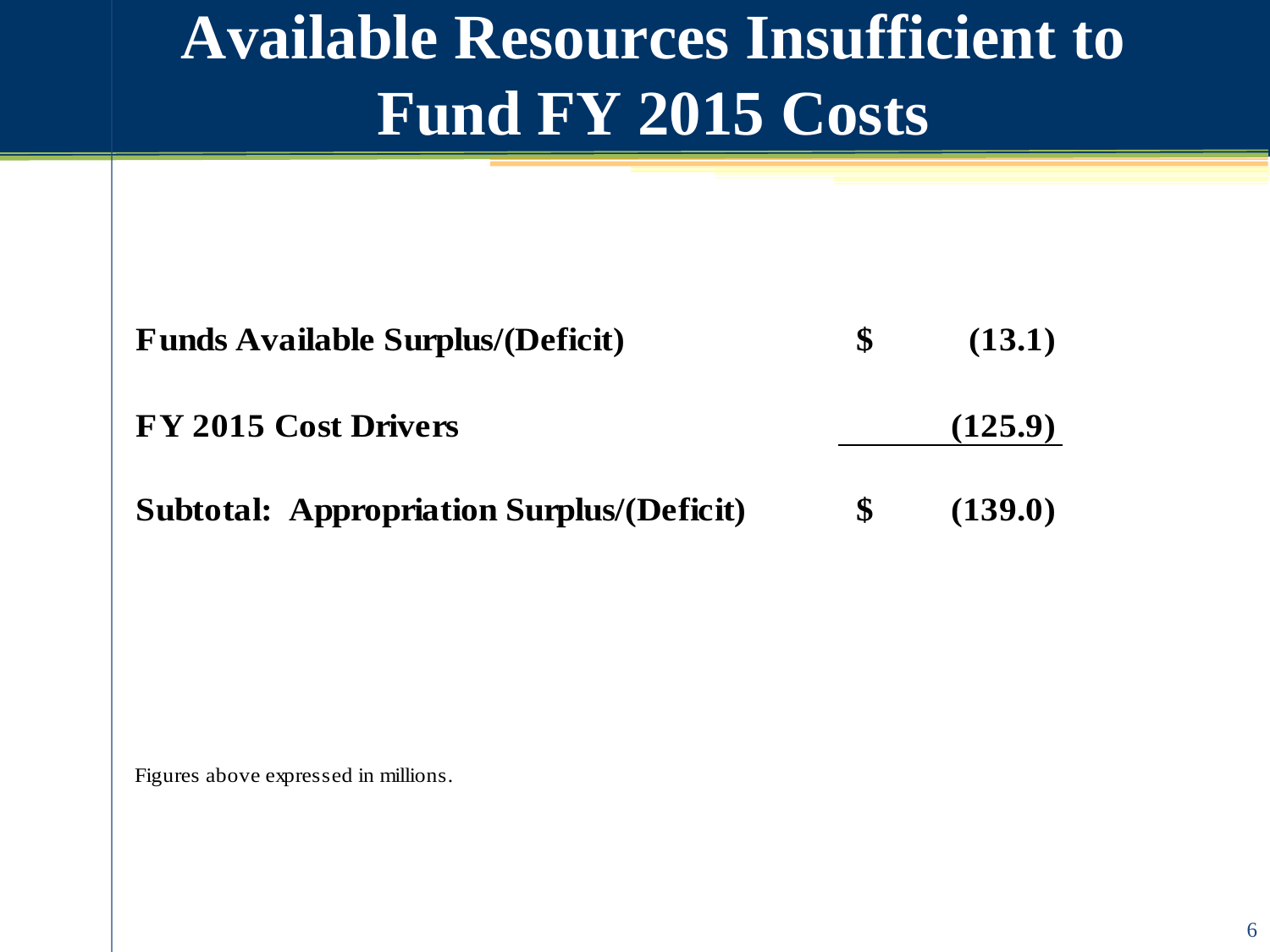# **The State of the State's Finances Addressing the FY 2015 Gap**

| <b>Subtotal: Appropriation Surplus/(Deficit)</b> | \$<br>(139.0) |
|--------------------------------------------------|---------------|
| <b>Reductions/Reallocations/Special Funds</b>    | <b>33.0</b>   |
| <b>Agency and Program Cuts</b>                   | 56.5          |
| <b>Total: Appropriation Surplus/(Deficit)</b>    | \$<br>(49.5)  |

Figures above expressed in millions.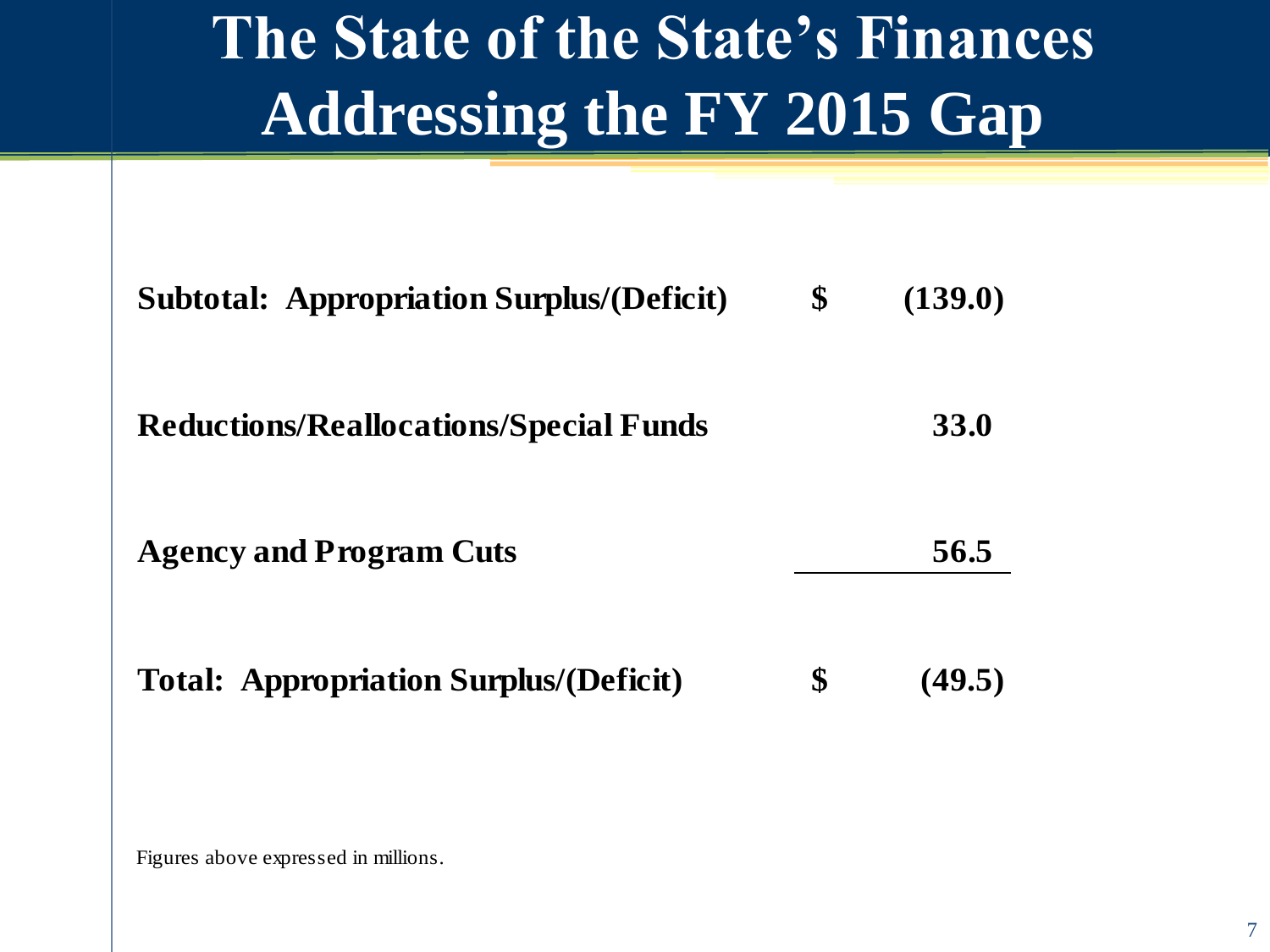# **Agency and Program Cuts**

| <b>Transportation Trust Fund</b> | 39,200.0 |
|----------------------------------|----------|
| <b>Open Space</b>                | 7,840.0  |
| <b>Farmland Preservation</b>     | 7,840.0  |
| <b>Energy Efficiency Fund</b>    | 1,568.0  |

**Revenue reflected at 98%**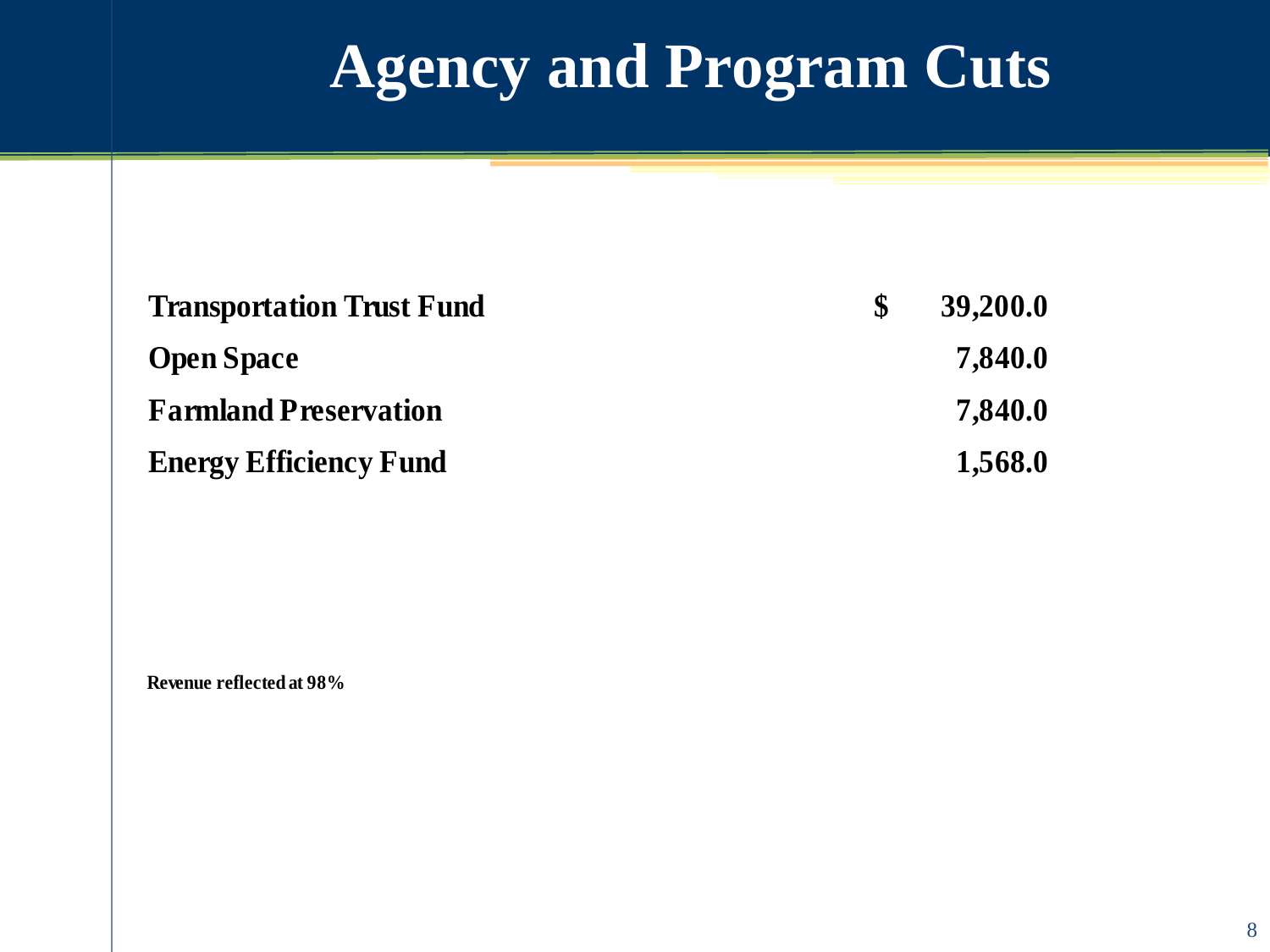# **The State of the State's Finances Addressing the FY 2015 Gap**

| <b>Subtotal: Appropriation Surplus/(Deficit)</b> | \$<br>(139.0) |
|--------------------------------------------------|---------------|
| <b>Reductions/Reallocations/Special Funds</b>    | <b>33.0</b>   |
| <b>Agency and Program Cuts</b>                   | 56.5          |
| <b>Total: Appropriation Surplus/(Deficit)</b>    | \$<br>(49.5)  |

Figures above expressed in millions.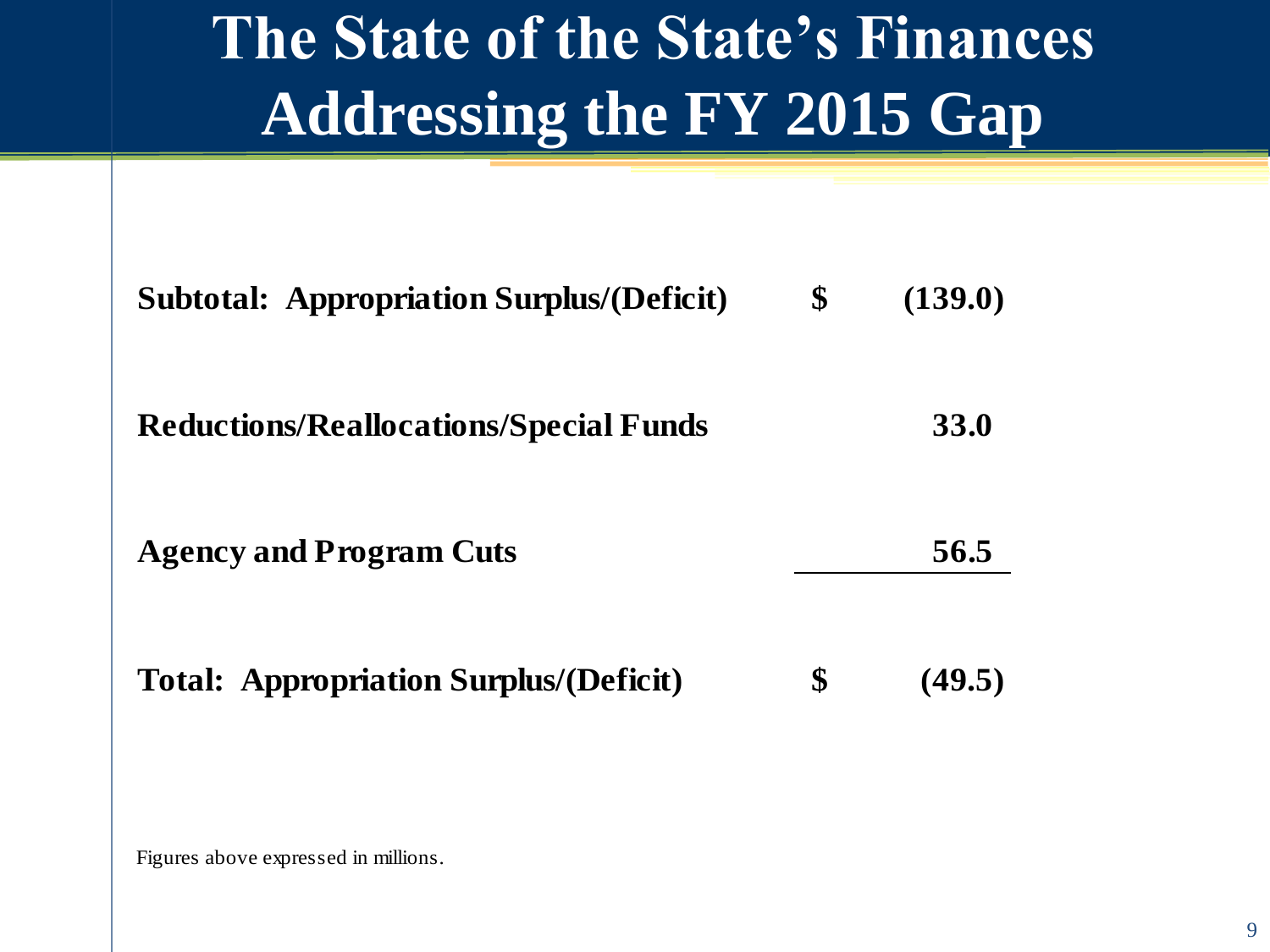## **Realigning Business Taxes Incorporation Proposals**

Increase annual tax on Limited Liability Companies, Limited Partnerships and General Partnerships from \$250 to \$300

• Raises \$33.0 million

Increase minimum annual Corporation Franchise Tax from \$75 to \$175

• Raises \$18.0 million

Revenue Impact: \$51.0 million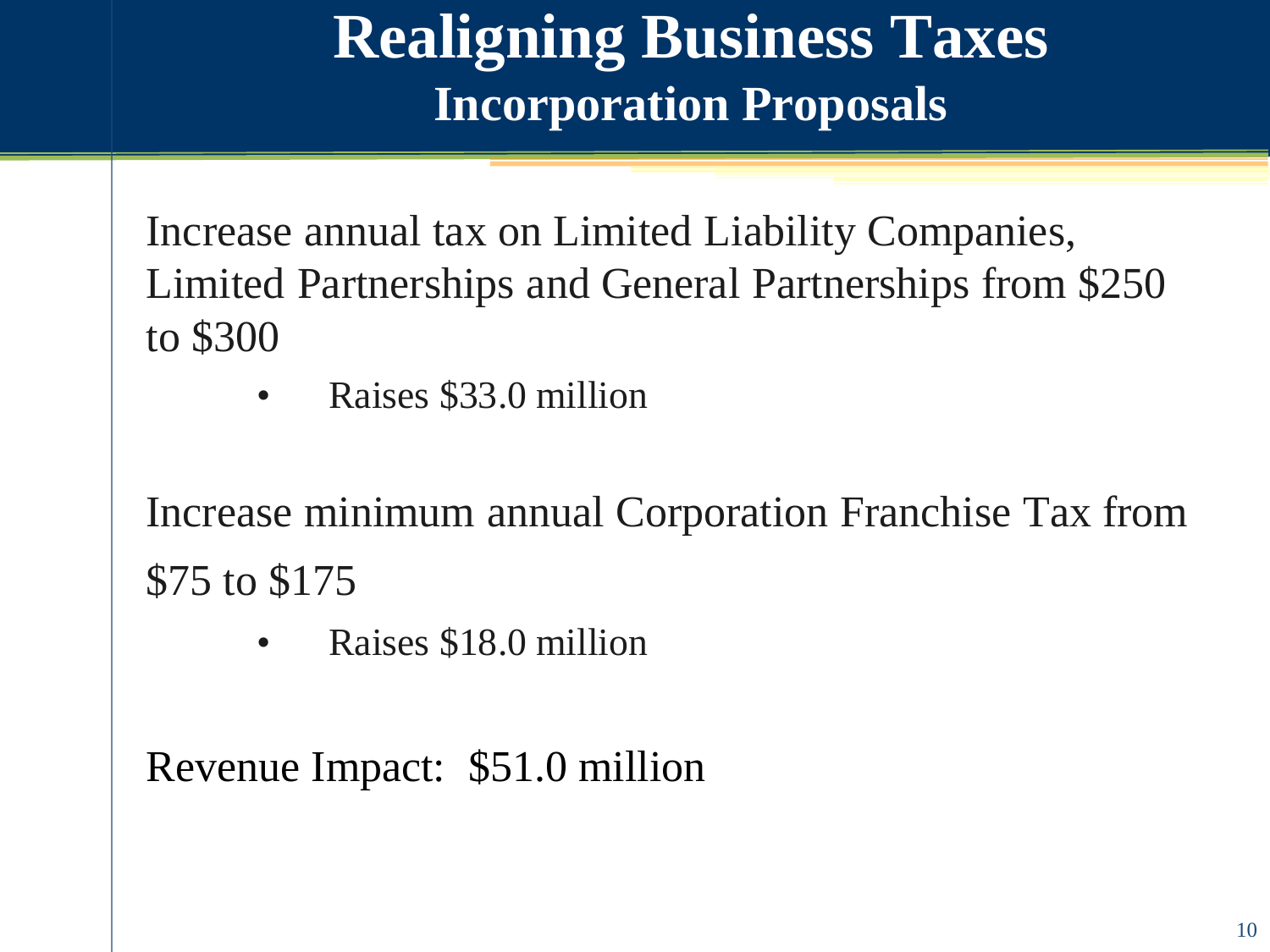## **A Balanced Plan**

| <b>Subtotal: Appropriation Surplus/(Deficit)</b> | $\boldsymbol{\$}$ | (49.5) |
|--------------------------------------------------|-------------------|--------|
| Incorporation Revenue $(\textcircled{98\%})$     |                   | 50.0   |
| <b>Total: Appropriation Surplus/(Deficit)</b>    | \$                | 0.5    |
| <b>Grants-in-Aid</b>                             |                   | (0.5)  |
| <b>Total:</b>                                    | \$                | 0.0    |

Figures above expressed in millions.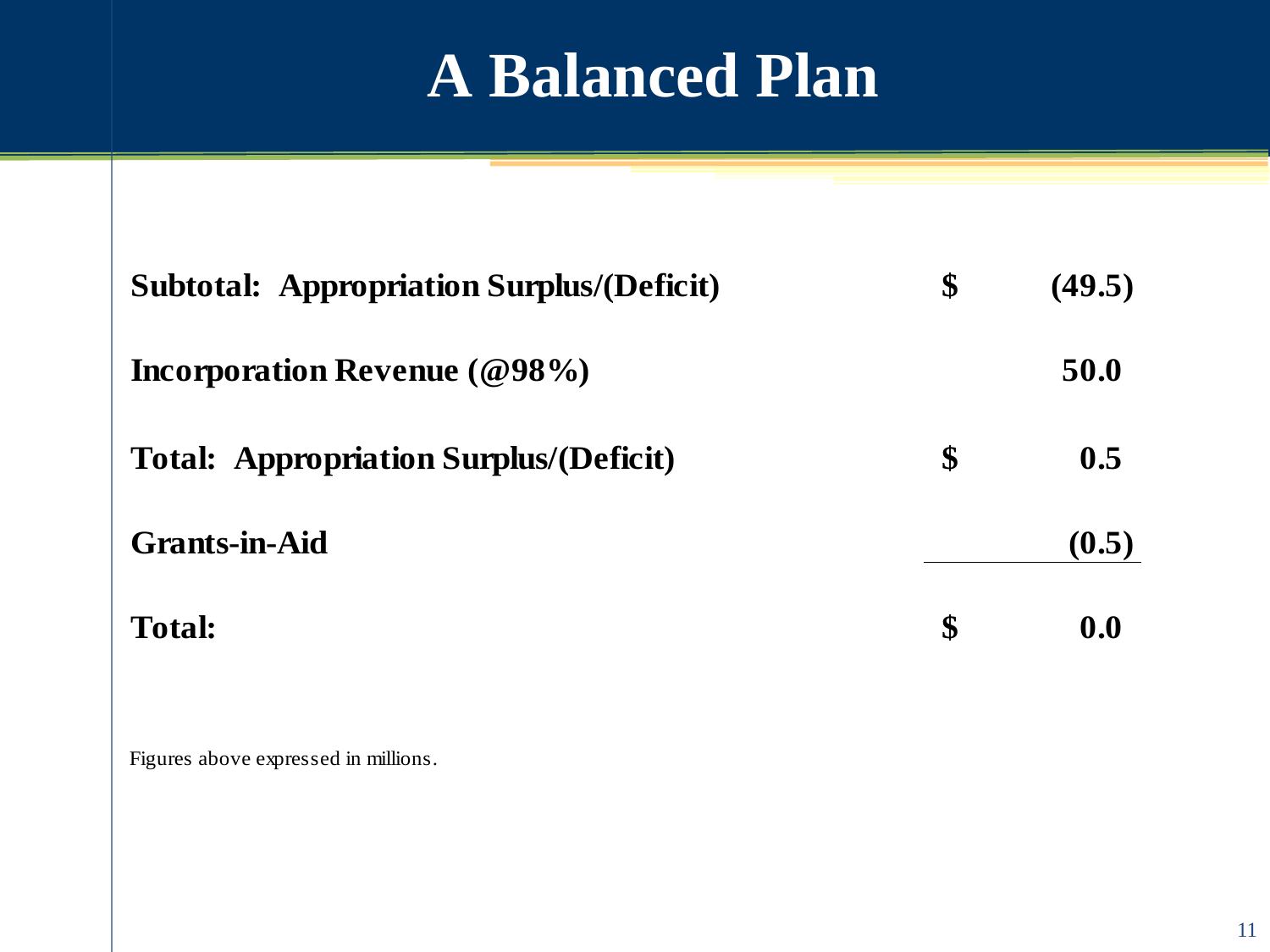## **FY 2015 Recommended Capital Budget Economic Development**

**Spurs job creation, retention** 

and economic growth. Meets agency core needs and **provides continued funding for ongoing state projects.**

### **\$22.2 million for Strategic Fund Recommended.**

#### **Previous Strategic Fund Investments:**

- Springleaf General Services Corp. Uzin Utz AG
- Mountaire Farms of Delaware, Inc. Kraft Foods Group
- 
- Amplified Geochemical Imaging SevOne Corp.
- 
- Incyte Corp.  $\blacksquare$
- Handy Tube Corp.  **Atlantis Industries**
- 
- 
- ILC Grayling  **Miller Metal Fabrication** 
	-
- Amazon CE Aviation
	-
	-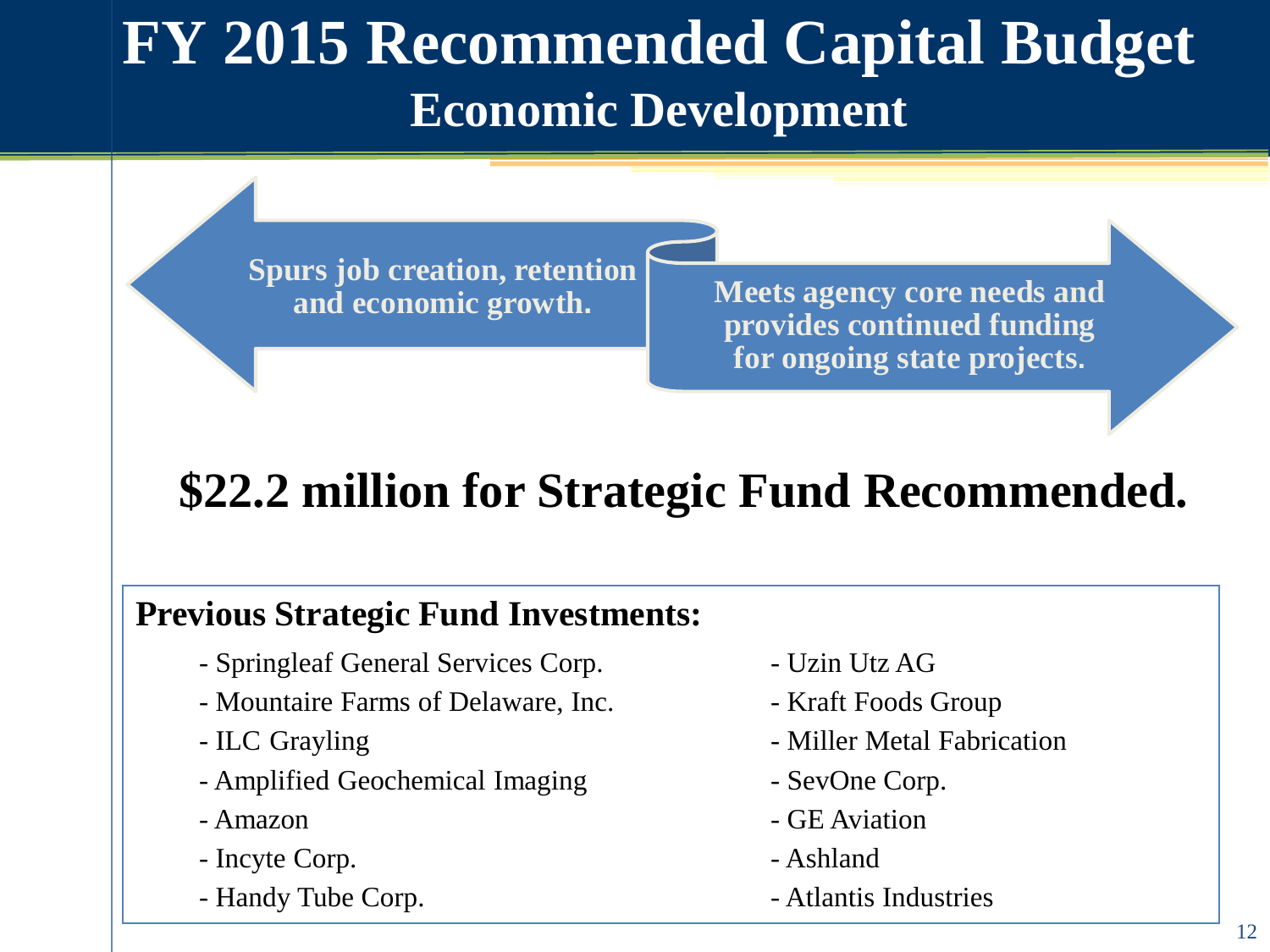## **FY 2015 Recommended Capital Budget Economic Development**



\$10.0 million for a container crane and infrastructure improvements at the Diamond State Port Corporation.



\$3.1 million for the Riverfront Development Corporation.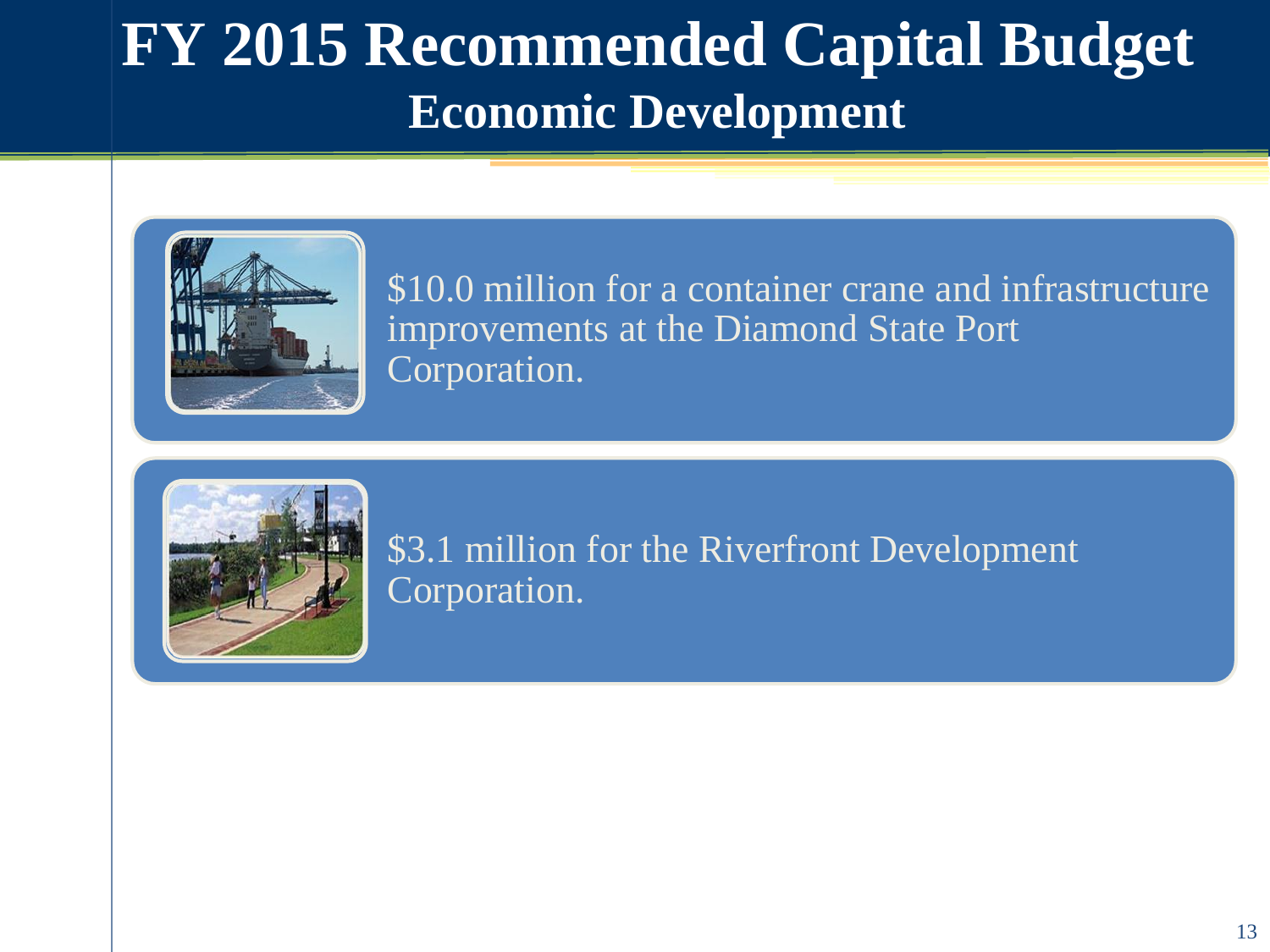## **FY 2015 Recommended Capital Budget Economic Development**



\$3.0 million to assist in the planning and design of the Delaware Cyber Initiative.



\$2.0 million for the Federal Research and Development Matching Grant Program.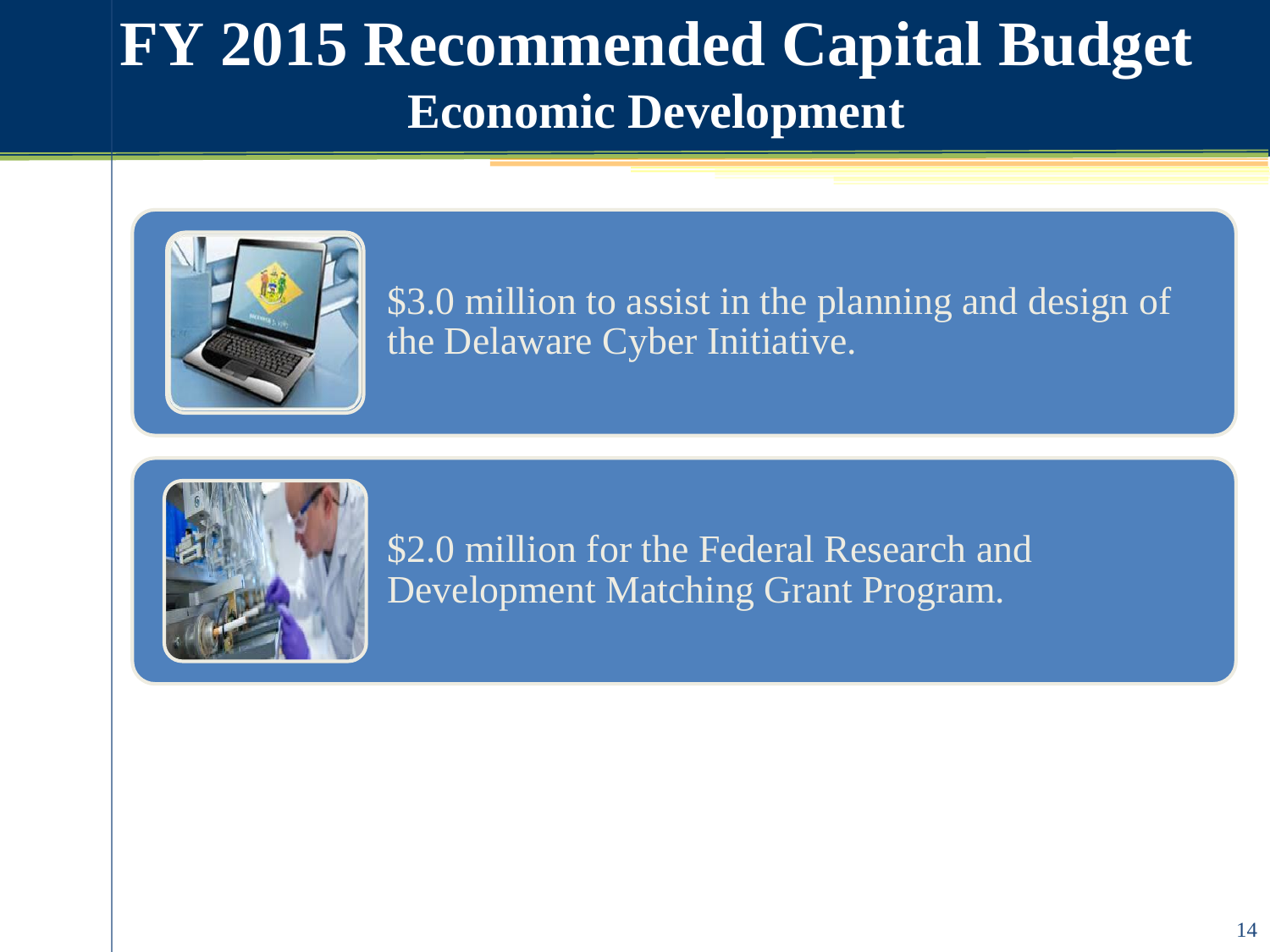## **FY 2015 Recommended Capital Budget Education**



#### \$92.6 million for Public Education projects.

- Funding for Minor Capital Improvements.
- Funding for major capital projects in the Capital, Laurel, Red Clay, Woodbridge, Cape Henlopen, Milford, Lake Forest, Smyrna, Indian River, NCC Vo-Tech and Polytech districts.



#### \$16.5 million for Higher Education projects.

• Funding for projects at Delaware State University, Delaware Technical and Community College and the University of Delaware.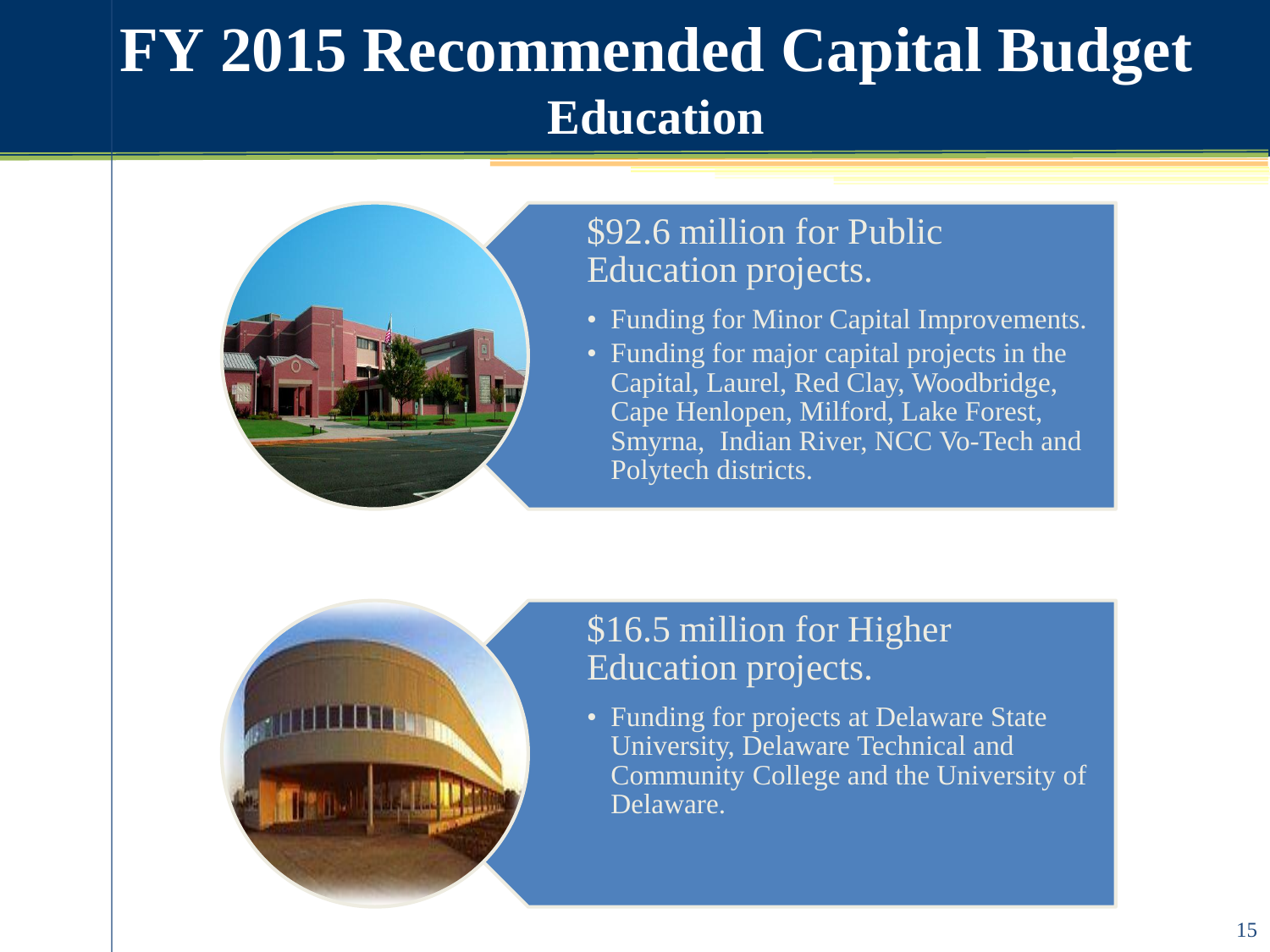## **FY 2015 Recommended Capital Budget Quality of Life**



\$7.0 million to promote rehabilitation and construction in designated Downtown Development Districts.



\$6.0 million (in addition to \$4.0 million in the operating budget) for DSHA's Housing Development Fund.

*Between FY 2009 and FY 2013, \$46.8 million was dedicated to this fund, leveraging over \$172.2 million in federal and private funds and retaining or creating an estimated 1,387 jobs.*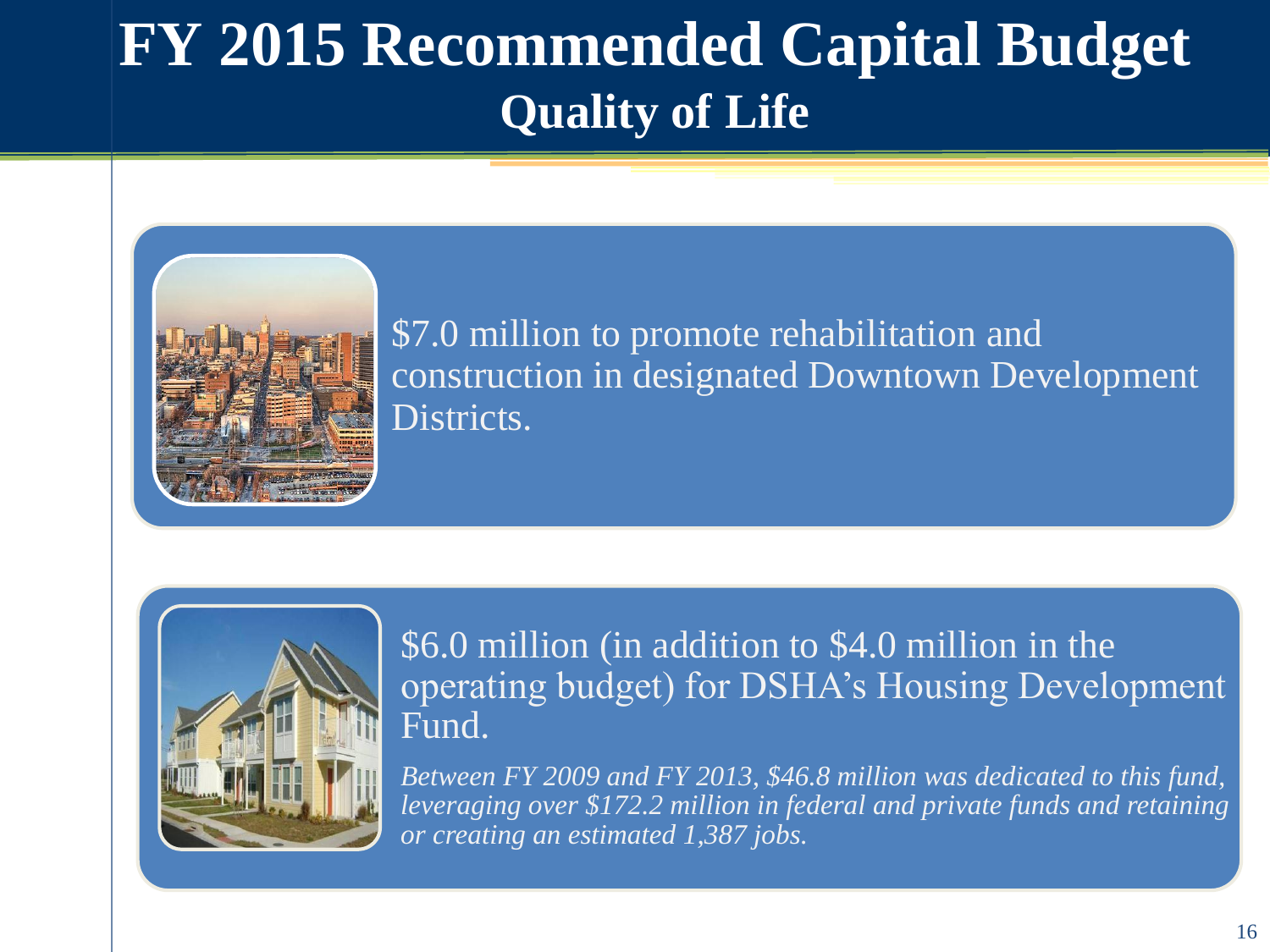## **FY 2015 Recommended Capital Budget Quality of Life**



\$4.2 million for libraries, including Delmar, Lewes, Route 9/13 and Harrington.

*Since FY 2010, \$24.6 million has been dedicated to library construction.*



\$2.9 million for redevelopment of strategic sites, including NVF and Fort DuPont.



\$2.7 million for Statewide Trails and Pathways.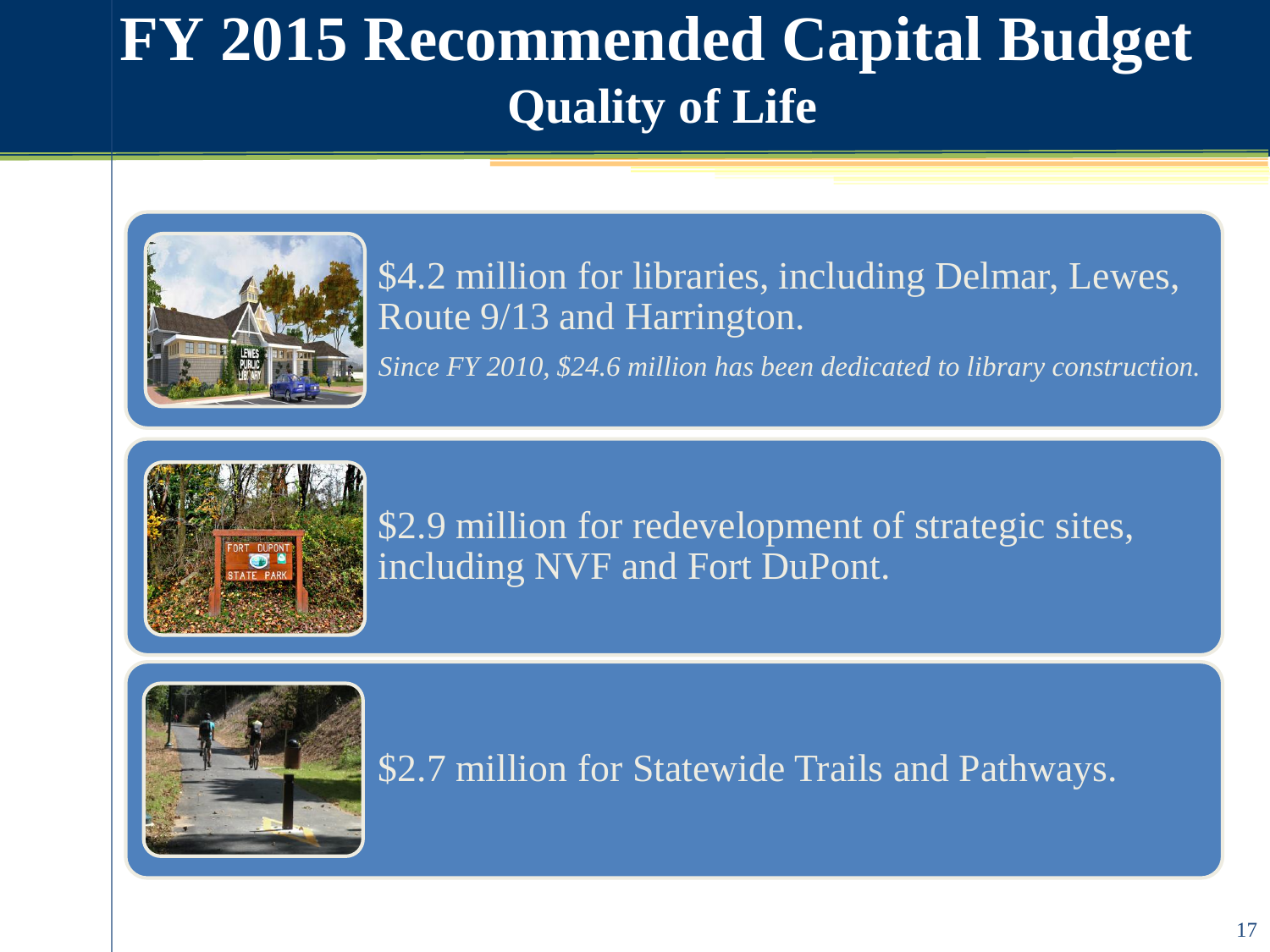### **FY 2015 Recommended Capital Budget Ensuring Public Safety**



#### \$3.0 million for new Troop 3 in Camden.



\$1.7 million for the renovations to the Delaware National Guard's 198th Readiness Center in Newport.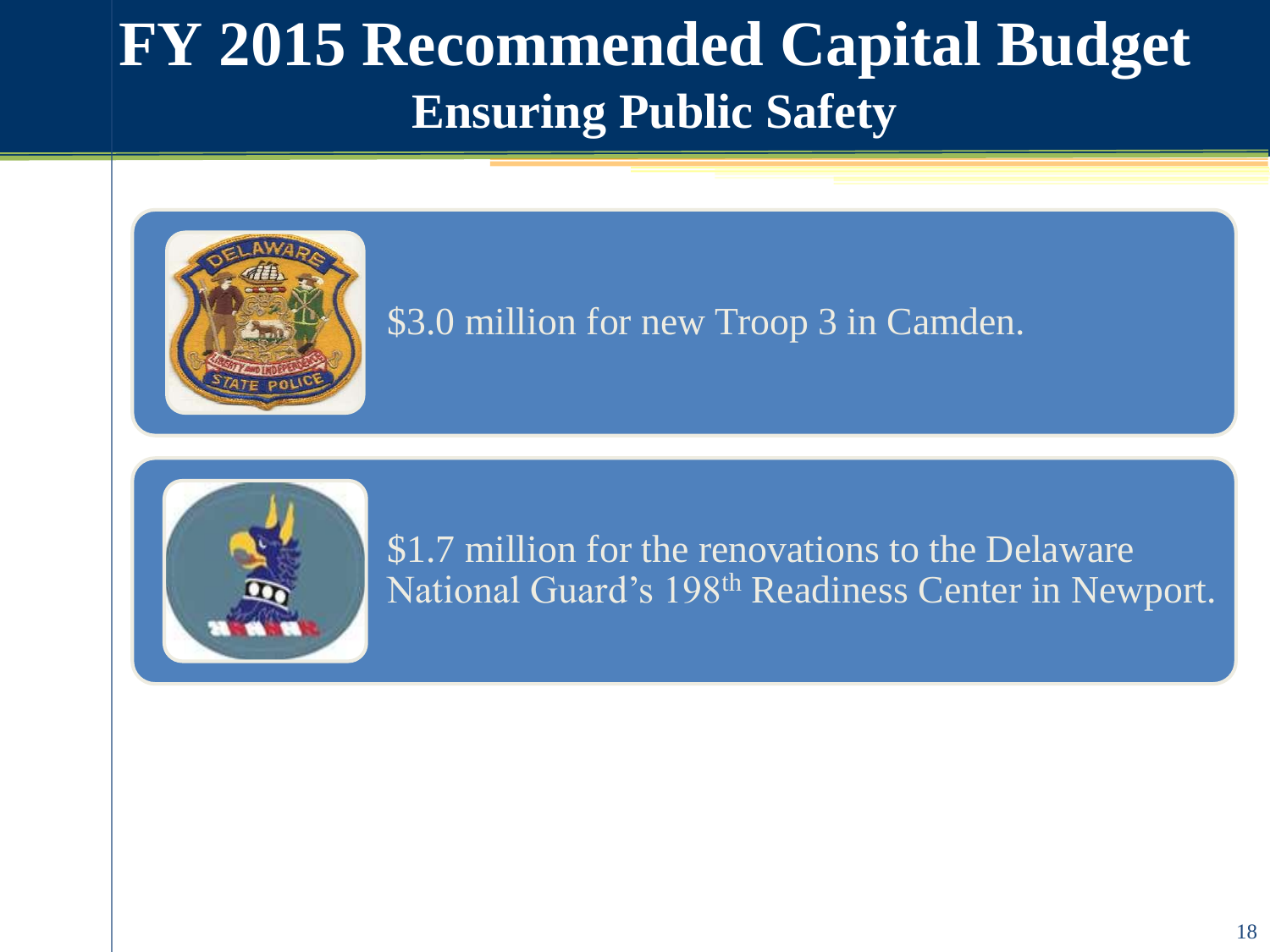### **FY 2015 Recommended Capital Budget Infrastructure**



\$25.0 million in agency Minor Capital Improvements and Equipment and Maintenance and Restoration funds.



\$14.8 million for statewide facility improvements.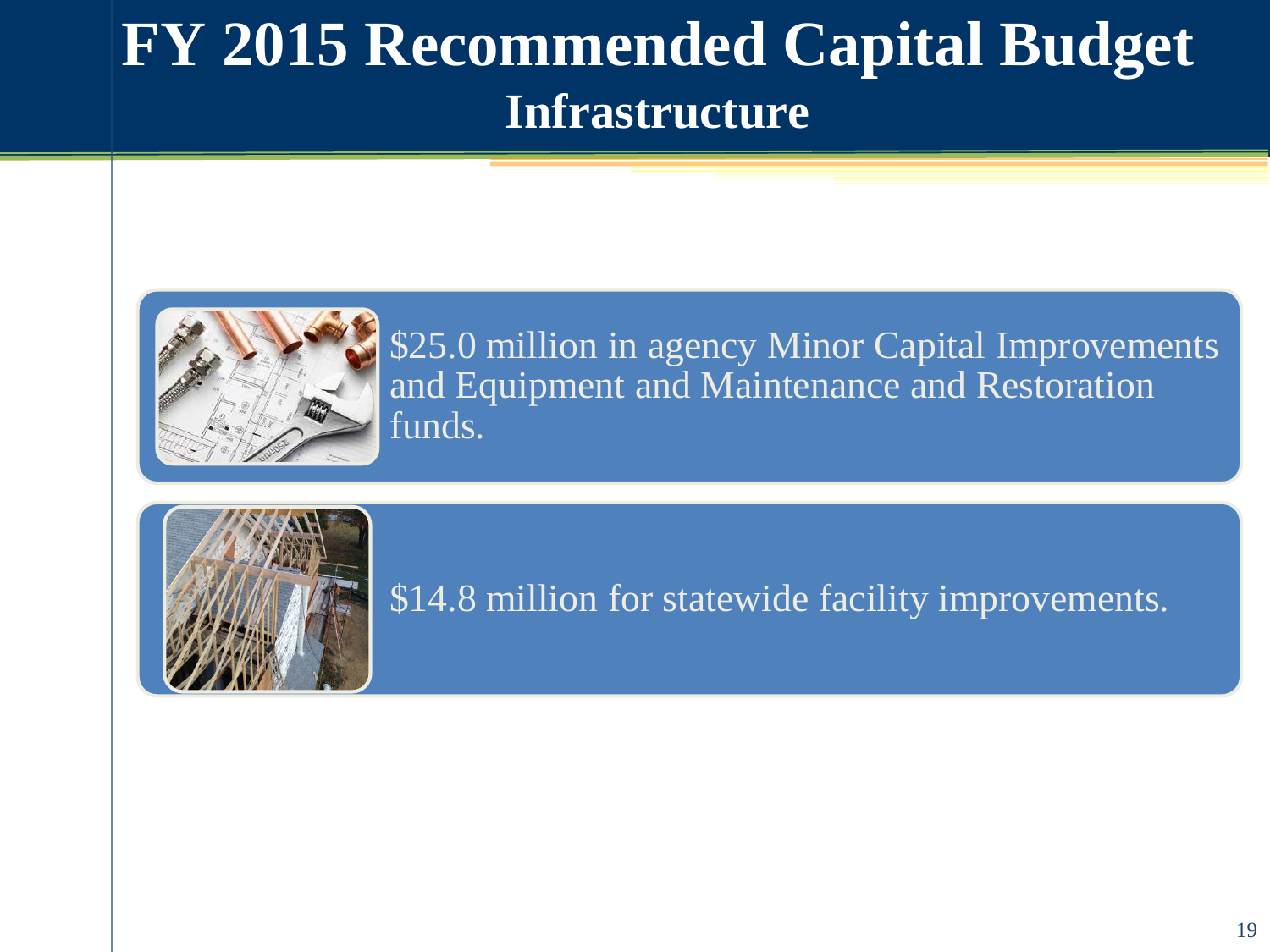# **FY 2015 Recommended Financial Plan**

| <b>General Fund Operating Budget</b>     | \$3,829.7 million |  |  |
|------------------------------------------|-------------------|--|--|
| <b>Transportation Trust Fund Budget</b>  | \$342.2 million   |  |  |
| <b>Grants-in-Aid</b>                     | \$45.2 million    |  |  |
| <b>Bond and Capital Improvements Act</b> | \$460.9 million   |  |  |
| - State Capital Projects\$253.5 million  |                   |  |  |
| - Transportation Projects\$207.4 million |                   |  |  |

*FY 2015 Operating Budget reflects 3.0% growth*